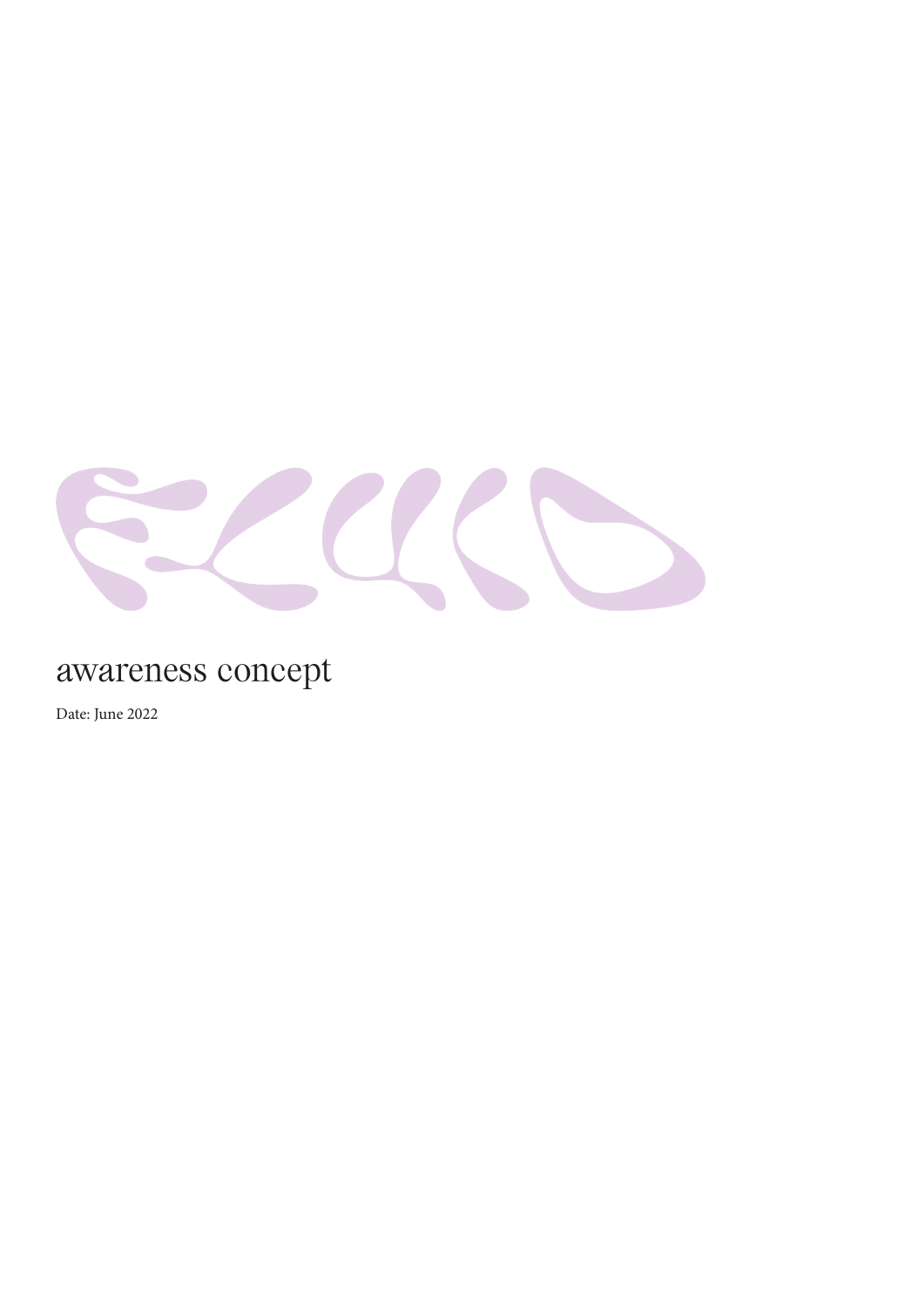

## awareness concept

The following awareness concept applies to Fluid Festival as well as all other Fluid events.

## Trigger and content warning

This awareness concept deals with **intersectional discrimination** and **structural violence**. This may have a negative impact on your **emotional condition**. Therefore, while reading, pay attention to your physical and mental well-being, take breaks and take the time you need.

## What is it about?

The awareness concept takes into account the following forms of discrimination and racism, which we want to name clearly here: **Anti-Black racism, anti-Jewish racism, anti-Muslim racism, anti-Roma** and Sinti racism, **anti-Asian racism, Slavism**, cissexism, **ableism, ageism, adultism, lookism** and **colourism**. Also, discrimination based on **sexual orientation, gender construction,** *race***, nationality, socio-economic living conditions** and religion.

Our approach to awareness is always **changing**, as the **language** we choose is always linked to **current social discourse**. If any community or person is excluded or discriminated by the current language in this text, please feel free to bring it to our attention.

#### Who are we?

The Fluid Awareness Team consists of 7 people representing **queer, trans\*** and **black community positions**. We are committed to raising **internal awareness** and **learning processes**. Therefore, **workshops** and **trainings** are organised for the team. We are also constantly working on our awareness concept to enable safer and braver spaces at Fluid events.

Being aware starts with every person who enters, celebrates or works at Fluid events. We want to start with ourselves, not to take learned and **internalised thought patterns** and **actions** as normality, but to keep an eye on **structural levels** of institutionalisation. We do this work with the knowledge that we are going through a process of unlearning that will never be finished. Last year, Fluid Festival had to be cancelled due to the pandemic situation, so this year we will put our theoretical concepts into action for the first time.

## What does awareness mean for us?

For us, awareness means being attentive to situations in which a person's **boundaries** and **sense of security** are crossed. Our awareness work is based on understanding that spaces are created differently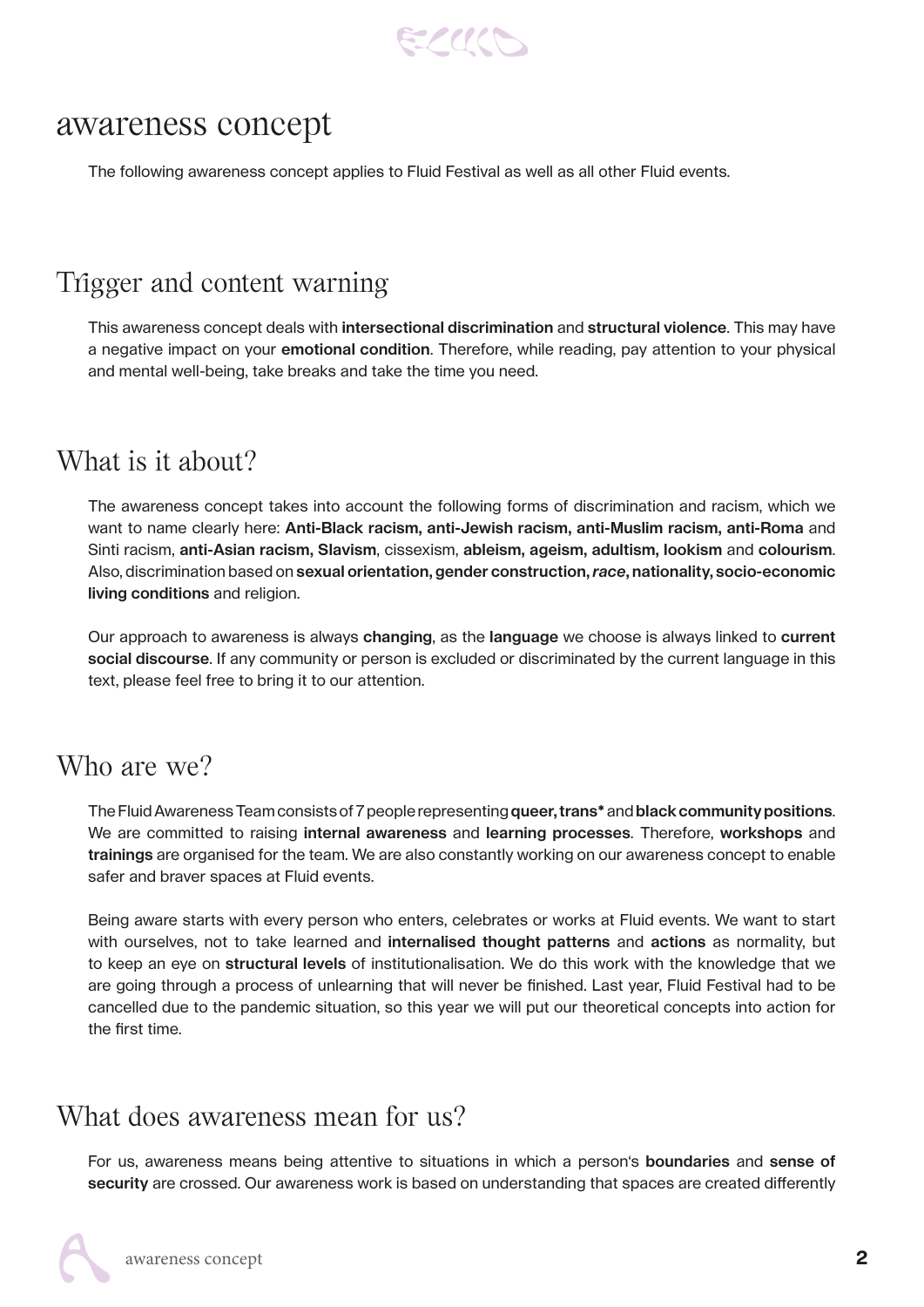

by people who are in them. That is why we always want to treat each other with respect so that everyone can feel as safe as possible. We want to be attentive and sensitive to individual boundaries and **needs**. It is about supporting each other and creating a place where people are aware of their different **positions** and **privileges** in a *white***, hetero cis-dominated society**. For this reason, we want to act anti-racist and will not tolerate any **discriminatory** or **abusive behaviour**. Border crossings are always defined by those affected themselves.

**Relations of violence and power** cannot be dissolved, but they can be made **visible**. Our goal is to preventively counteract experiences of violence and intersectional discrimination through our active awareness work and thereby jointly create **safer** and **braver spaces** - spaces that can be experienced as safe and empowering places through each person taking responsibility.

We also want to be aware and attentive to the possible effects of actions on **natural environments** and **uninvolved persons** at the festival. **Powerful structures** should also be reflected with regard to the use of **natural resources** and **global inequality**.

## Who is the awareness space for?

The awareness space is intended to be a **safe** and **trusting space** for people who experience **structural, psychological** or **physical violence** at our Fluid events. The space is meant to be for people who are looking for **help** or need a **break** as well as to support and protect those affected. There will be hot drinks, snacks, a place to rest and warm words on site. This space will not deny any experiences and always acts according to the **wishes** of the people concerned. **Solidarity** is our first priority. If you feel uncomfortable, for whatever reason, this space is there for you.

# Code of Conduct

We would like to set up a **code of conduct** on how we interact and communicate with each other at Fluid Festival. Please take these guidelines seriously and follow them so that together we can create a **space** that is as **non-discriminatory** and **non-judgmental** as possible. A mindful and respectful interaction is important to us so that everyone can feel comfortable at Fluid Festival.

- Respect individual **boundaries**: Only yes means yes! No always means no! Act according to the **consent principle**.
- The **definition power** always belongs to the **affected person**. The person affected defines for themselves when and what form of violence or discrimination they have experienced. This definition is taken seriously and for real and is not questioned.
- The practice or threat of **psychological** and **physical** violence is never permitted.
- Forms of **discrimination**, **cissexism** or **racism** are not tolerated.
- Outward appearance says nothing about a person's **gender identity**. So always ask about **pronouns**.